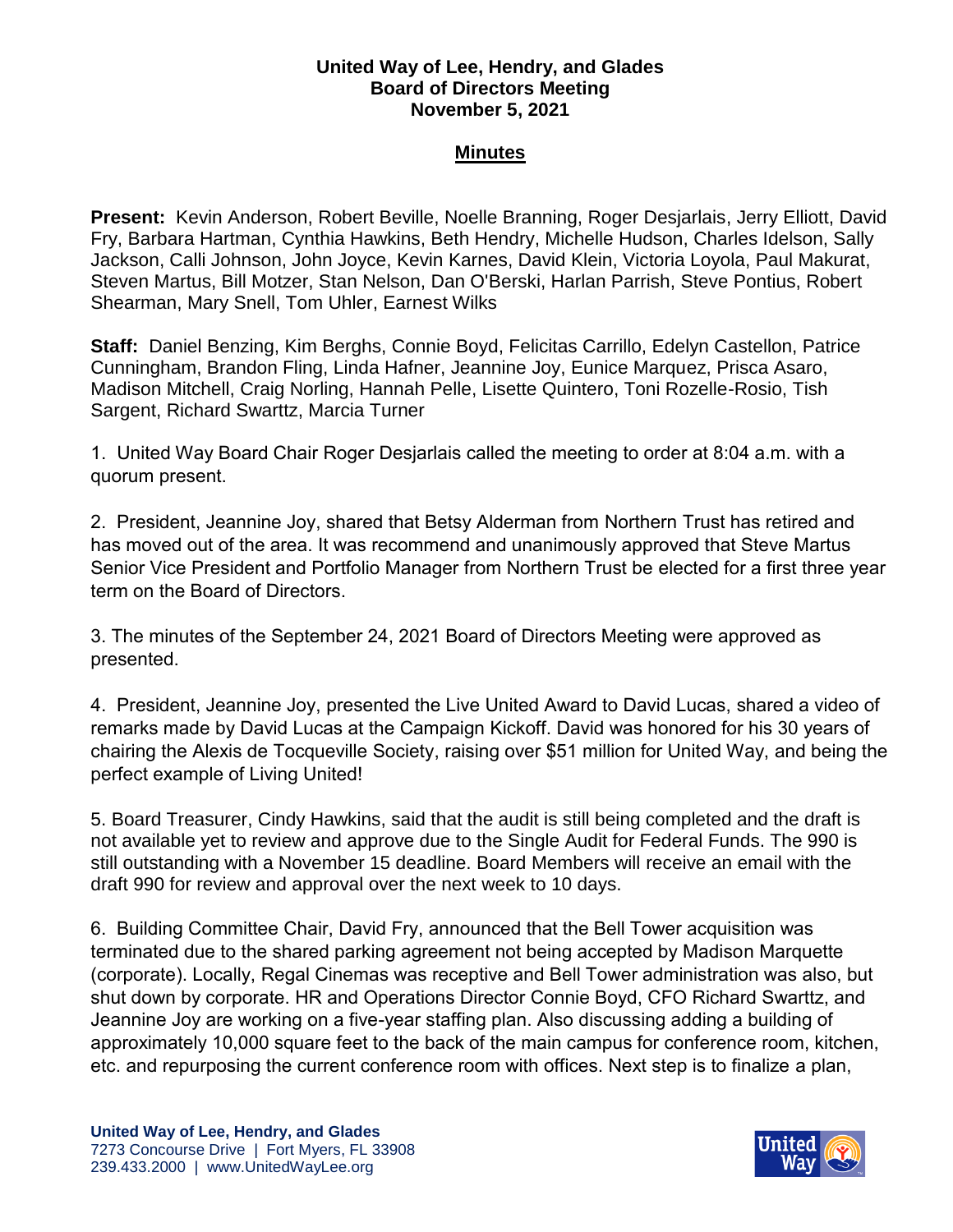distribute for review, and get approval. Joe Catti graciously offered their space for meetings, but it is not feasible on a daily basis for United Way employees.

7. Campaign Co-Chair, Noelle Branning, updated the board on our exceptional campaign kickoff and showed the front page News-Press coverage. More than 750 energetic participants attended the event. Highlights included: 100% partner agency participation, 193 Pacesetter companies/agencies, currently at 54.2% of \$11.3M goal. Noelle thanked the board for their participation as pacesetters. Jennifer Carrolluzi's powerful testimonial about her family and the efforts of United Way were commended. Fund Distribution Chair, Tom Uhler, acknowledged the United Way staff who contributed over \$89,000 to the campaign with 100% participation. Pacesetter Co-Chair, Bob Beville, was thanked for securing the DeLorean for the kickoff and the extra work it demanded of driving back and forth from Naples

8. Volunteer Center Chair, Steve Pontius, brought up the additional needs and support our community requires during the holidays. Volunteer Center VP, Patrice Cunningham, mentioned there are many opportunities available this holiday season. Opportunities are listed on our website at: [https://volunteer.unitedwaylee.org/.](https://volunteer.unitedwaylee.org/) Board Members can also adopt a family through our Operation Santa's Helpers. Contact Fifi if you are interested: Felicitas@UnitedWayLee.org

9. Sr. VP of Community Impact, Hannah Pelle, shared a huge donation of King Tut branded items with the board valued at \$1.85M. This is the largest Gifts in Kind donation that we have received at one time from one donor.

10. United Way 211 Director, Linda Hafner, shared that calls are stabilizing to pre-Covid numbers at roughly 4,000. The three new Marketplace Health Navigators are staffed at the Community Healthcare Clinics. Mission United received 125 calls during September and provided over 442 referrals.

11. Fund Distribution Chair, Tom Uhler, shared that at August's Board meeting the Board approved releasing funding for Children's Home Society to hire a Clinical Counselor to serve our Community Partnership Schools, with the intention that funding would be released beginning in September. To date, Children's Home Society has not hired anyone for this position. It was recommended and unanimously approved that the funding that was approved, \$20,460, be halted and subtracted at this time from their 2021 allocation. This will return their allocation to \$152,026, which is the amount it was prior to the addition. Staff is working closely with the Agency and will release appropriate funding if and when that position is filled. Goodwill oversees the Charleston Park Community Center and it is also the lead of the Charleston Park United Way House. In 2020, the County funding was coming to an end and United Way agreed to increase its support of Charleston Park from \$2,500 to \$30,000 to ensure that the United Way House and other services offered there could continue. The understanding was that the County would provide half of that \$30,000 for this calendar year. However, in working with County staff, it was discovered that the County paid Goodwill directly and not our United Way. It was recommended and unanimously approved that Goodwill's 2021 Lee County allocation be reduced from \$120,100 to \$107,600, which reflects an adjustment in the Charleston Park program from \$30,000 to \$17,500. It is important to note that this deduction will not result in Goodwill losing any funding, they just received a portion of the funding earlier in the year.